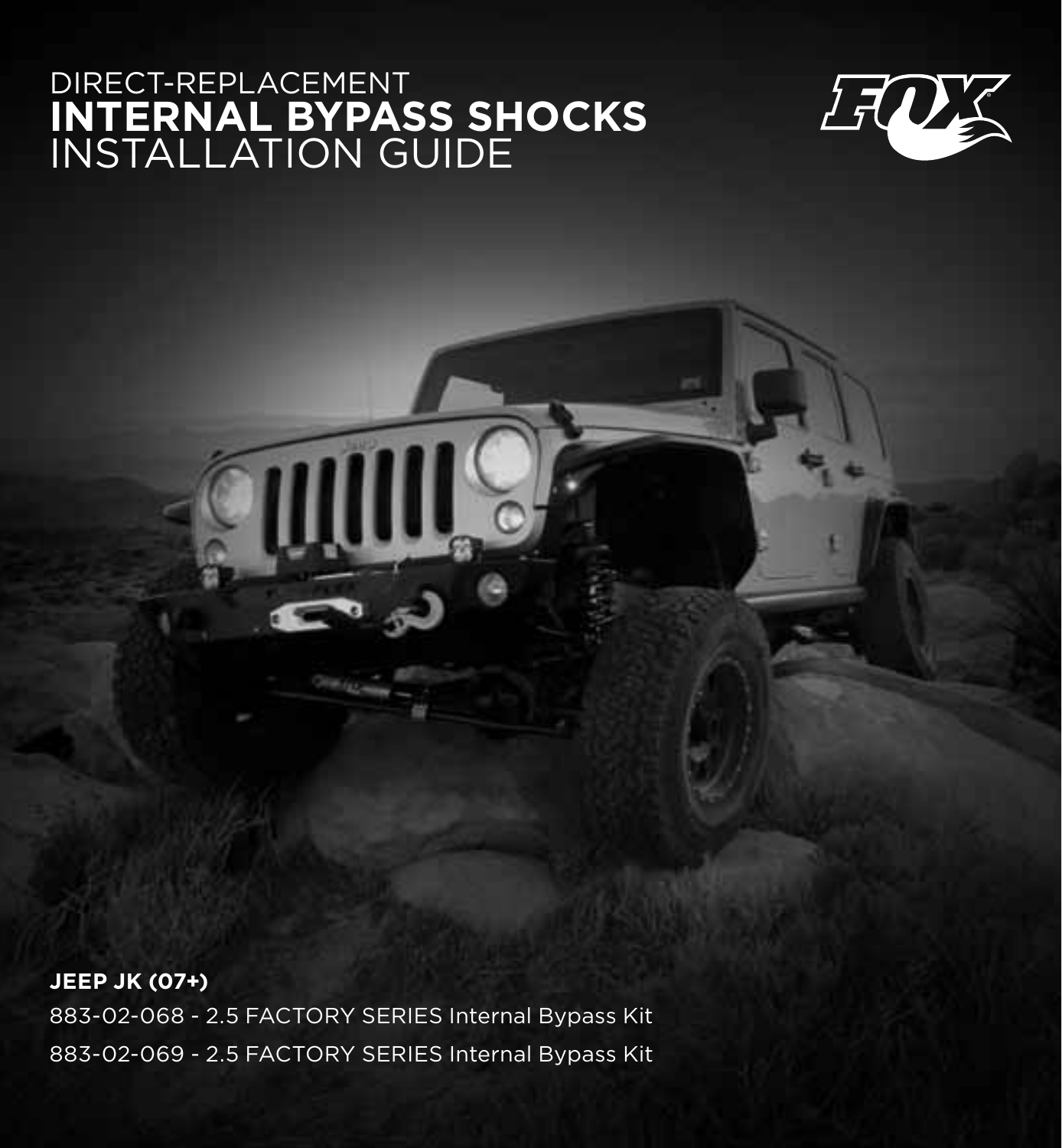

# **INSTALLATION guide**

### **JEEP JK**

2.5 FACTORY SERIES Internal Bypass Kit: 883-02-068\*\*

2.5 FACTORY SERIES Internal Bypass Kit: 883-02-069

 \*\* Fox recommends using an aftermarket lower mount relocation bracket to ensure that the 2.5 shock body does not interfere with the vehicle frame at full articulation.

Thank you for choosing FOX directreplacement shocks for your vehicle. FOX products are designed, tested, and manufactured by the finest professionals in the industry.

FOX recommends that you become completely familiar with the handling characteristics of your modified vehicle before operating it under rigorous conditions, helping to avoid potential rollover situations and other loss of control events. FOX further recommends that you use appropriate protective equipment at all times when operating your vehicle.

To achieve the best performance and product longevity, periodic service and maintenance is required. Please refer to the Service and Upgrades section for more information.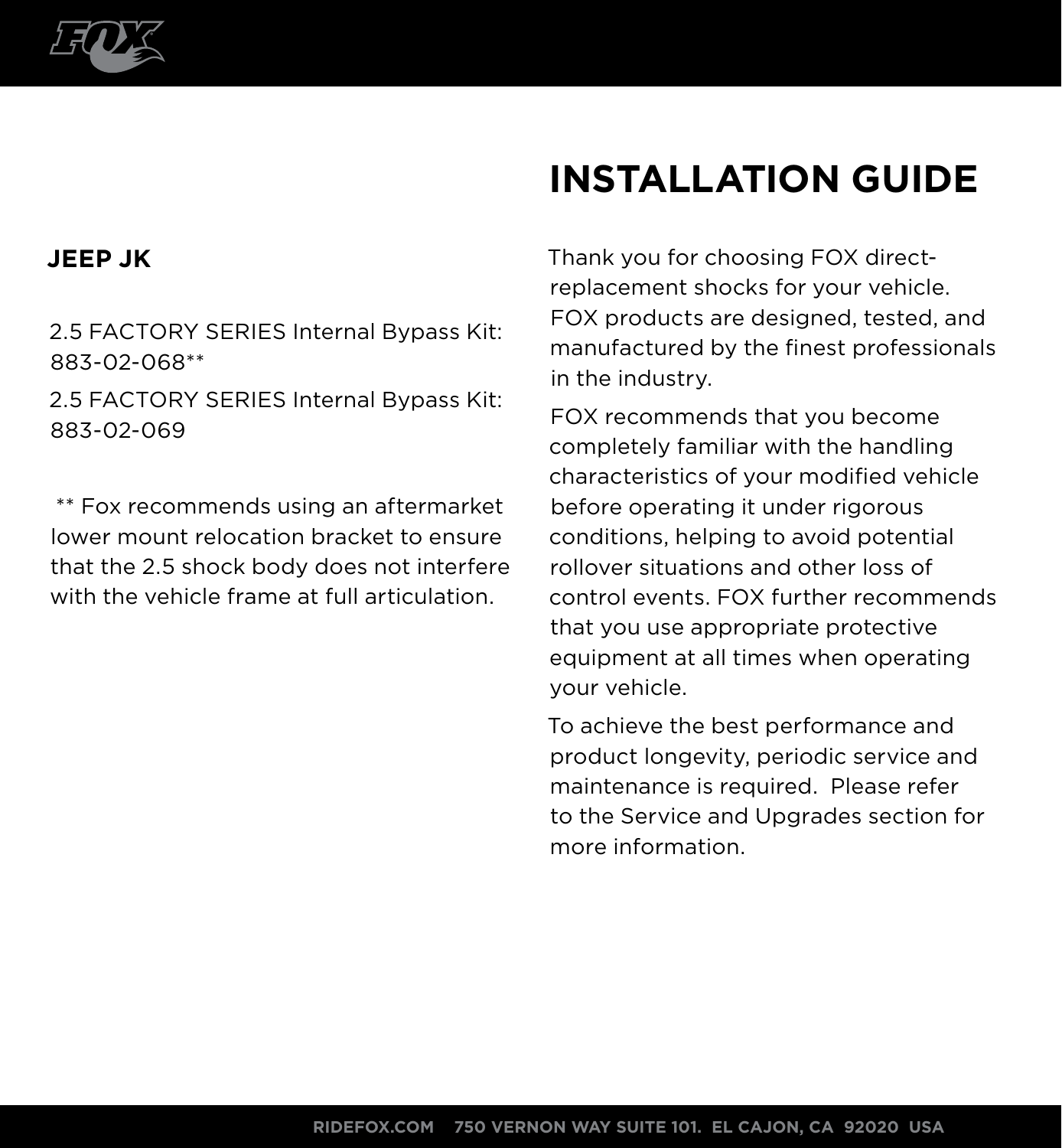

### **warnings**

- FOX direct-replacement shocks are designed to fit and allow proper clearance with the factory suspension. If aftermarket suspension components are installed it is the customers responsibility to ensure that at full cycle the suspension clears the FOX shocks.
- FOX direct-replacement shocks should always be installed as a pair for maximum performance.
- Proper installation and service procedures are essential for the safe and reliable installation of chassis parts, requiring the experience and tools specially designed for this purpose. Installation and maintenance procedures for this product must be performed by a qualified service technician, to avoid potentially unsafe vehicle handling characteristics, which may result in SERIOUS INJURY or DEATH.
- Modifying your vehicle's suspension will change the handling characteristics of your vehicle. Under certain conditions, your modified vehicle may be more susceptible to loss of control or rollover, which can result in SERIOUS INJURY

or DEATH. Thoroughly familiarize yourself with the modified vehicle handling characteristics before any rigorous vehicle operation. Wear body protective gear including head protection when appropriate. Installation of vehicle roll bars or cage is highly recommended.

- FOX direct-replacement shocks are gas-charged and are highly pressurized. Placing shocks in a vise or clamp, applying heat, or attempting to open or service the shock without the proper tools and training can result in SERIOUS INJURY or DEATH. Do not attempt to modify, puncture or incinerate a FOX direct-replacement Intenal Bypass shock absorber.
- Any attempt to misuse, misapply, modify, or tamper with any FOX product voids any warranty and may result in SERIOUS INJURY or DEATH.

### **Guidelines**

• Always use a chassis lift for the installation of shocks, and make certain that the raised vehicle is securely attached to the lift to prevent the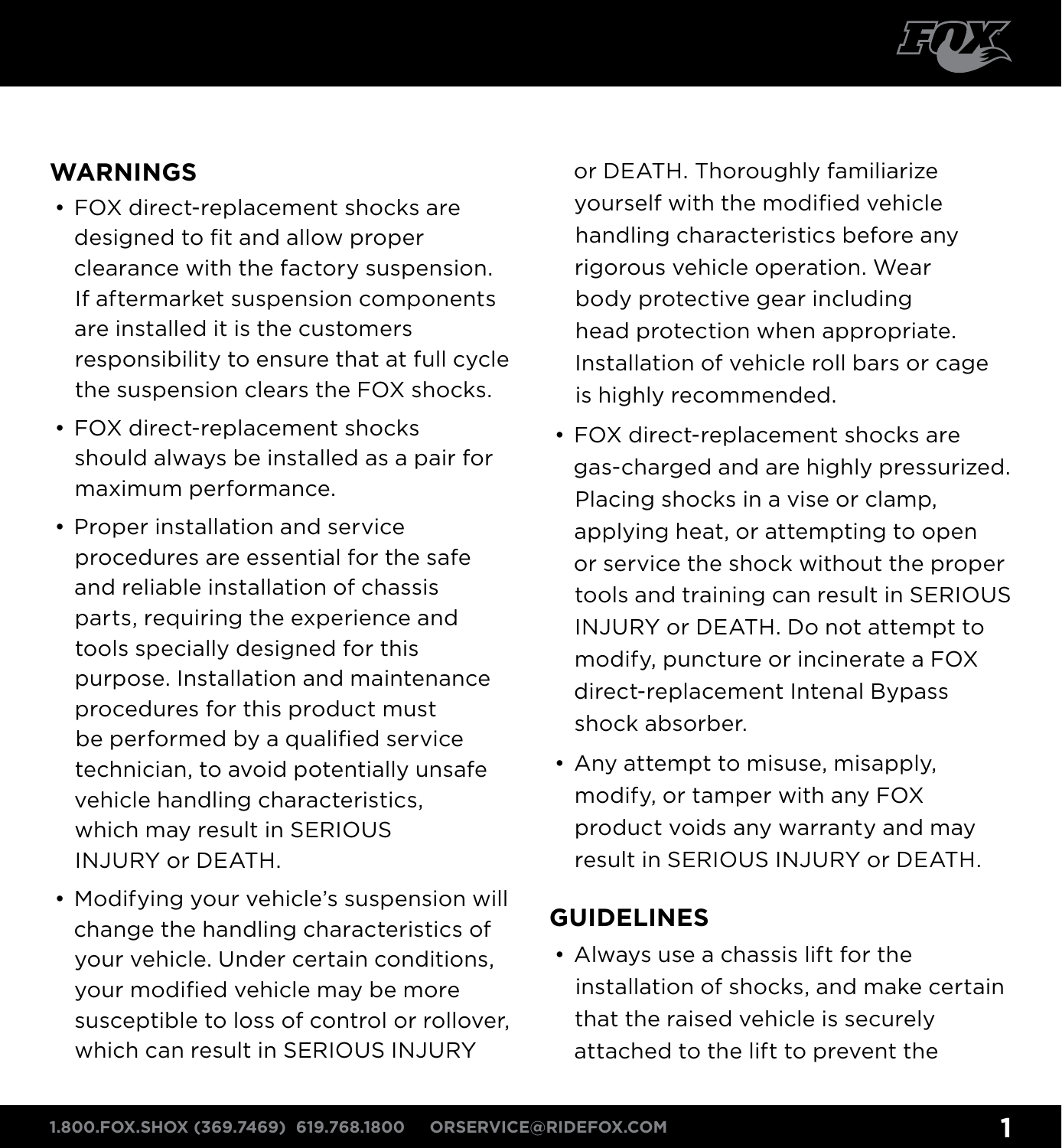

vehicle from slipping, falling, or moving during the installation process.

- DO NOT install any FOX product without the necessary special tools. expertise and chassis lift, or you will subject yourself to the risk of SERIOUS INJURY or DEATH. If you elect to not use a chassis lift (which election may result in SERIOUS INJURY or DEATH), ensure that the vehicle is on level ground, that all tires on the ground during installation are blocked to prevent vehicle movement, that at least two tires are on the ground at all times, and that adequately secured jack stands are used to support the vehicle. NEVER get under the vehicle until you have checked to ensure that the vehicle will be stable during installation.
- FOX direct-replacement shocks are designed to fit your vehicle's shock mounts with no modifications with the exception of reservoir placement on specific models and applications.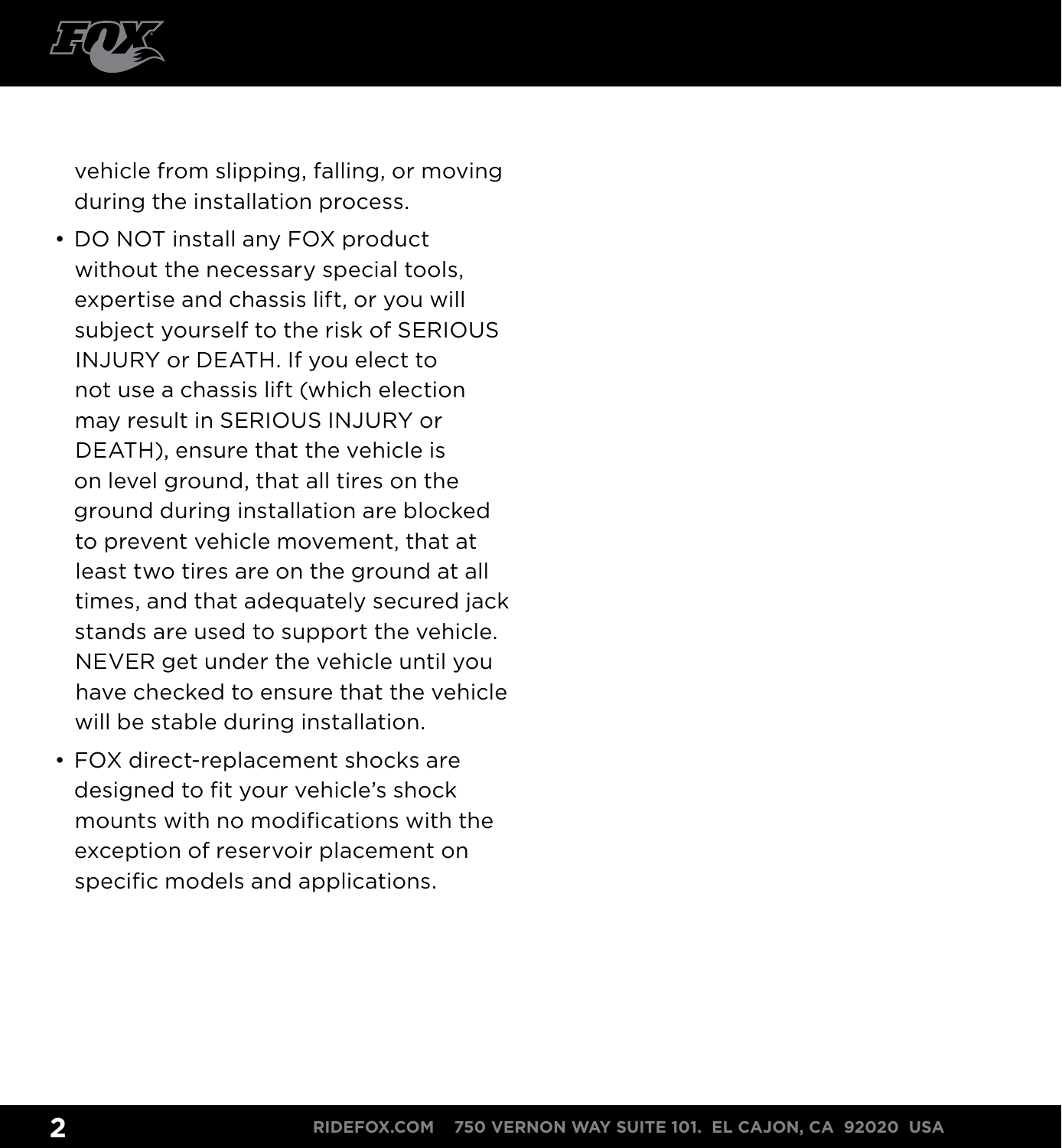

### **instructions - Front**

Medium-strength thread-lock (blue Loctite) is recommended on all bolts.

- 1. Please read the INSTALLATION GUIDELINES for instructions on how to properly lift and secure the vehicle.
- 2. Remove front wheels.
- 3. Remove front stock shocks.
- 4. Install the supplied reservoir brackets to the vehicle frame so that brackets angle up toward the rear of the vehicle. The FOX reservoir brackets have cutouts to locate around the tube coming from the vehicle frame. Mark the center hole and drill a 21/64" pilot hole then secure the reservoir bracket to the frame with one of the supplied 3/8" self tapping screws. Drill the remaining two pilot holes and install self tapping screws (Fig. 1).
- 5. If an aftermarket lower relocation bracket will be used install per manufactures instructions at this time (Fig.2).
- 6. Connect the FOX shock to the top vehicle mount with a stem bushing and washer on the bottom and top. Tighten top



Fig. 1: Driver side



Fig. 2: Driver side

locking nut until 5/8" of total stem is showing (Fig. 3).

7. Connect the Fox Shock to the lower mount using the factory nut and bolt. Torque to factory specifications. If using an aftermarket relocation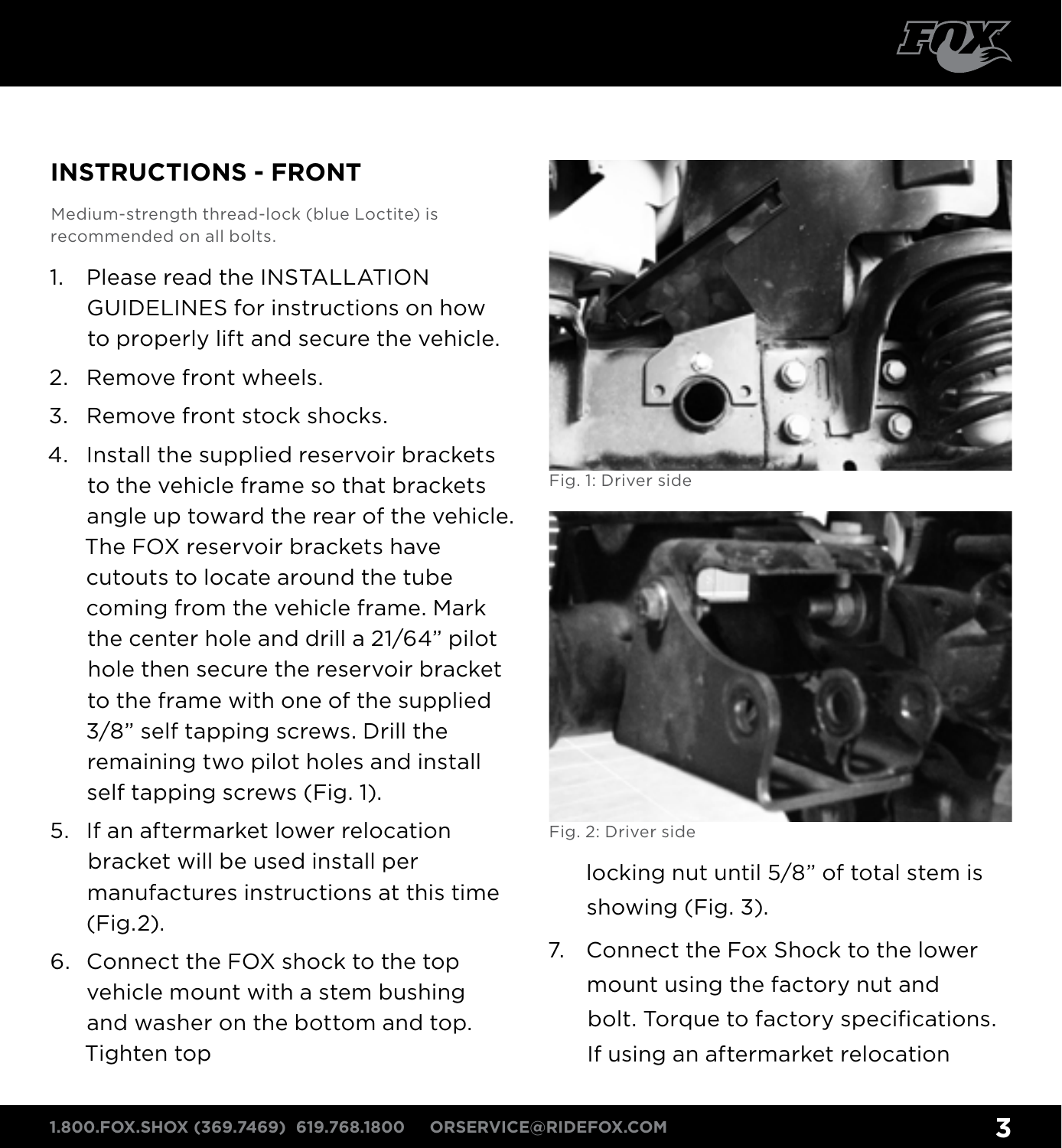

bracket consult manufacture instructions (Fig. 3).

8. Using two supplied clamps, mount the reservoir to the brackets. Utilize the slots in the bracket to locate clamps. Do not feed the clamps through the slots in the brackets (Fig. 4).



Fig. 3: Driver side

- 9. Check that the suspension has proper clearance by steering completely in both directions.
- 10. Reinstall both front wheels and torque to factory specifications.
- 11. For maximum performance of your new Internal Bypass Shocks, Fox recommends at ride height that there be between 5.50" to 7.75" of shaft showing.



Fig. 4: Driver side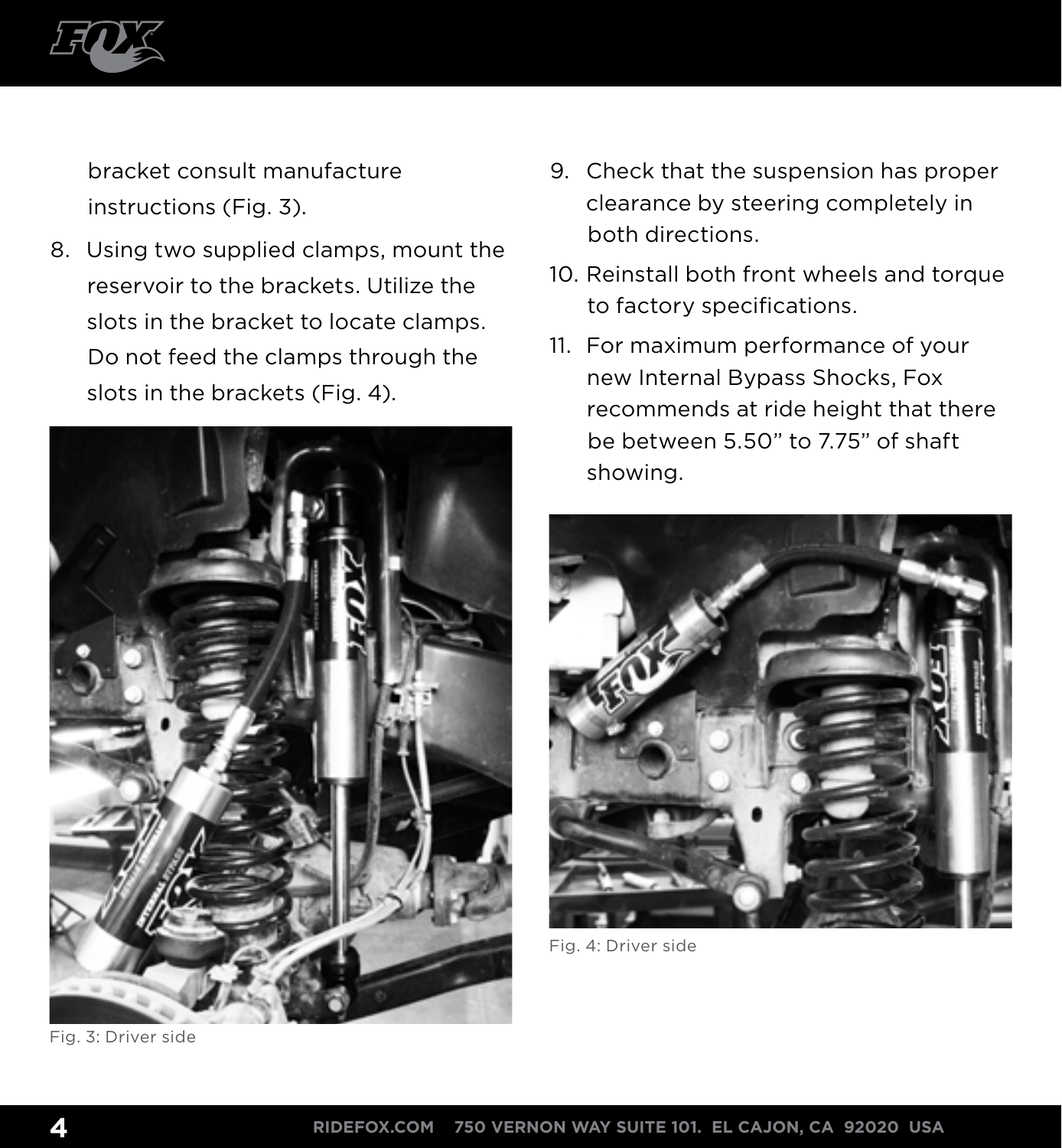

### **instructions - REAR**

Medium-strength thread-lock (blue Loctite) is recommended on all bolts.

- 1 Please read the INSTALLATION GUIDELINES for instructions on how to properly lift and secure the vehicle.
- 2. Remove rear wheels.
- 3. Remove the stock shocks.
- 4. Reusing the factory nuts and bolts, install the new FOX shock with the reservoir pointing towards the rear and angled outwards (Fig. 5). Torque to factory specifications
- 5. If the reservoir does not clear suspension, use the FOX supplied spanner wrench with a standard 3/8" ratchet to loosen piggyback lock ring. Once loosed you can rotate reservoir as needed without losing nitrogen or oil (Fig. 6, 7, & 8).
- 6. Check that the suspension has proper clearance.
- 7. Reinstall both rear wheels and torque to factory specifications.
- 8. For maximum performance of your new Internal Bypass shocks, FOX recommends at ride height that there

be between 5.50" to 7.75" of shaft showing.



Fig. 5: Driver side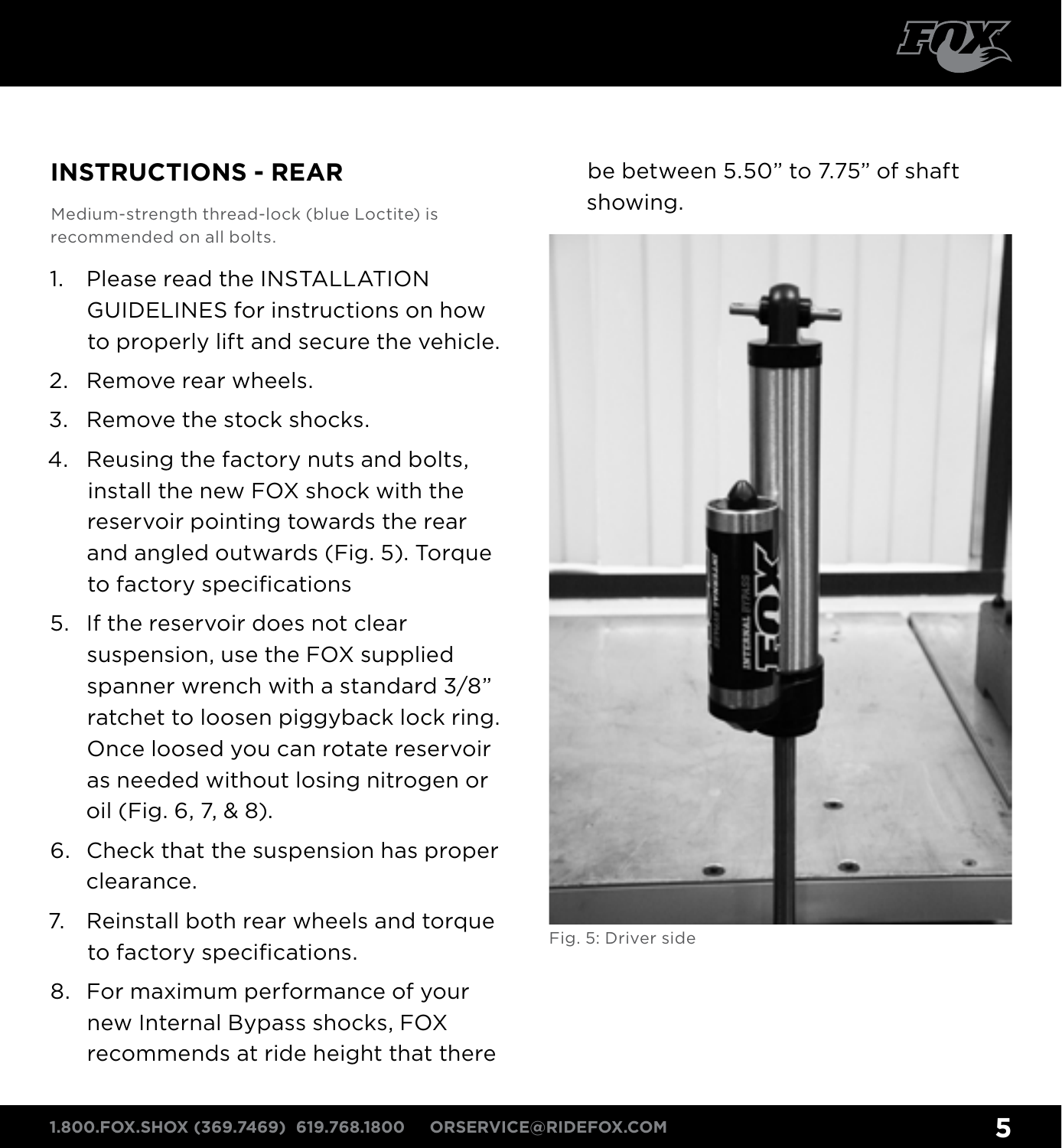





Fig. 8: Spanner wrench tighten

Fig. 6: Spanner wrench



Fig. 7: Spanner wrench loosen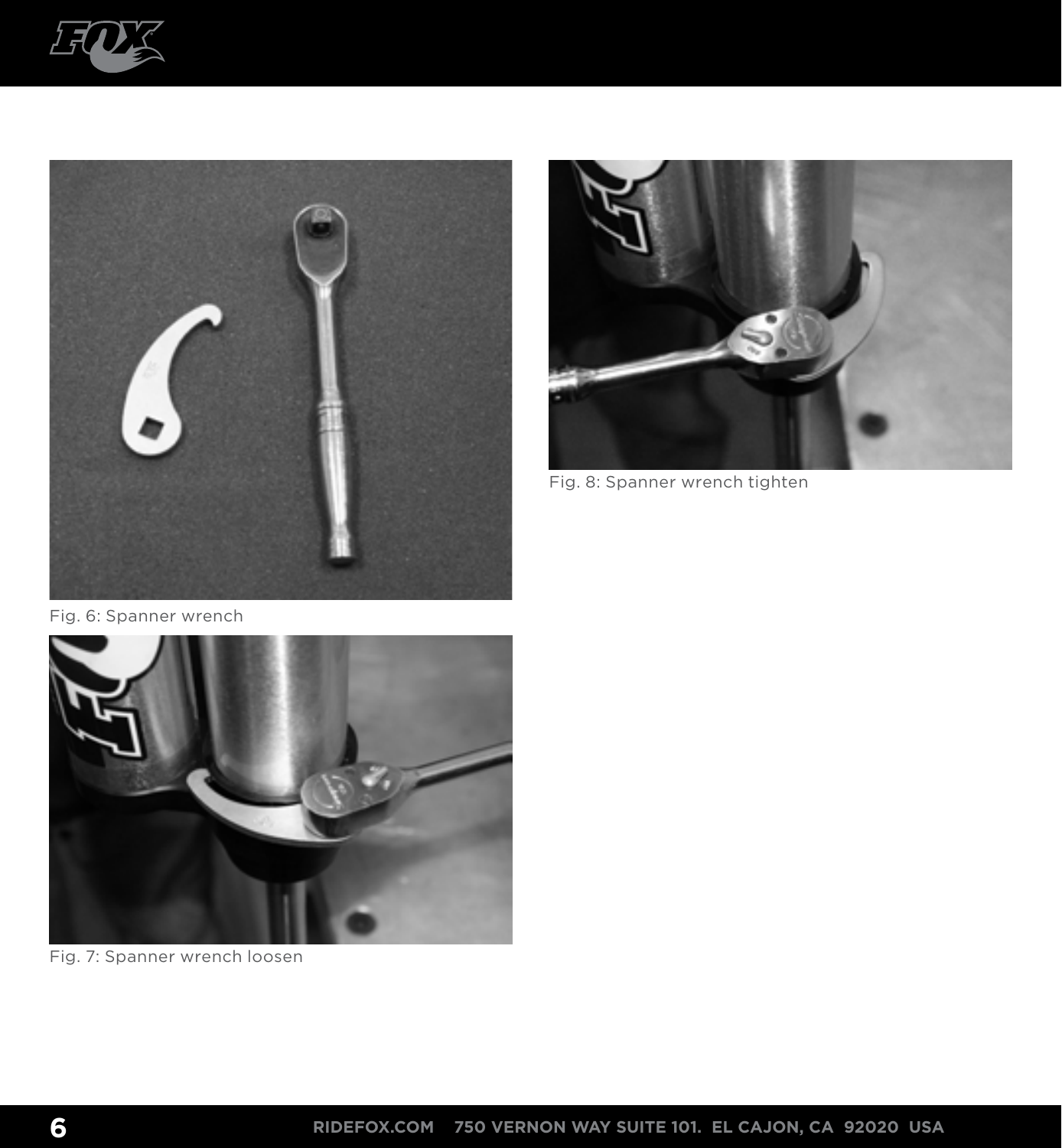

### **FOX Limited Warranty**

FOX Factory, Inc., a California corporation having offices at 130 Hangar Way, Watsonville, CA 95076 ("FOX"), makes the following LIMITED WARRANTY with respect to its suspension products:

### LIMITED ONE (1) YEAR WARRANTY ON SUSPENSION PRODUCTS

Subject to the limitations, terms and conditions hereof, FOX warrants, to the original retail owner of each new FOX suspension product, that the FOX suspension product, when new, is free from defects in materials and workmanship. Unless otherwise required by law, this warranty expires one (1) year from the date of the original FOX suspension product retail purchase from an authorized FOX dealer or from a FOX authorized Original Equipment Manufacturer where FOX suspension is included as original equipment on a purchased vehicle. If law requires a warranty duration of greater than one (1) year, then, subject to the other provisions hereof, this warranty will expire at the end of the minimum warranty period required by such law.

### **Terms of Warranty**

This warranty is conditioned on the FOX suspension product being operated under normal conditions and properly maintained as specified by FOX. This warranty is only applicable to FOX suspensions purchased new from an authorized FOX source and is made only to the original retail owner of the new FOX suspension product and is not transferable to subsequent owners. This warranty is void if the FOX suspension product is subjected to abuse, neglect, improper or unauthorized repair, improper or unauthorized service or maintenance, alteration, modification, accident or other abnormal, excessive, or improper use.

Should it be determined by FOX in its sole and final discretion, that a FOX suspension product is covered by this warranty, it will be repaired or replaced, by a comparable model, at FOX's sole option, which will be conclusive and binding. THIS IS THE EXCLUSIVE REMEDY UNDER THIS WARRANTY. ANY AND ALL OTHER REMEDIES AND DAMAGES THAT MAY OTHERWISE BE APPLICABLE ARE EXCLUDED, INCLUDING, BUT NOT LIMITED TO,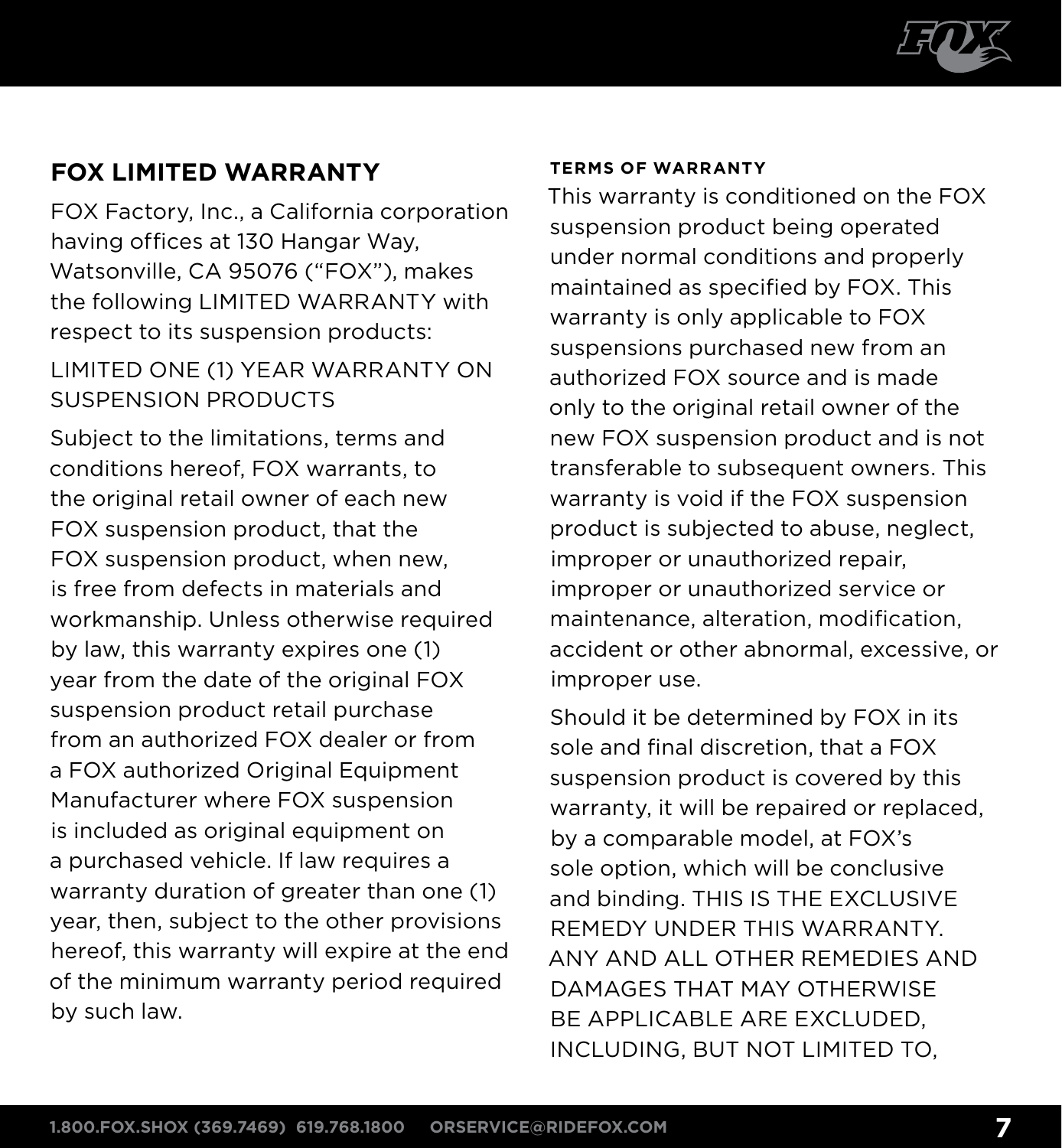

### INCIDENTAL OR CONSEQUENTIAL DAMAGES OR PUNATIVE DAMAGES.

This limited warranty does not apply to normal wear and tear, malfunctions or failures that result from abuse, improper assembly, neglect, alteration, improper maintenance, crash, misuse or collision. This limited warranty gives the consumer specific legal rights. The consumer may also have other legal rights which vary from state to state or country to country. Some states and countries do not allow the exclusion or limitation of incidental or consequential damages or warranties, and if dictated by law the above limitations or exclusions may not apply to you. If it is determined by a court of competent jurisdiction that a certain provision of this limited warranty does not apply, such determination shall not affect any other provision of this limited warranty and all other provisions shall remain in full effect.

THIS IS THE ONLY WARRANTY MADE BY FOX ON ITS SUSPENSION PRODUCTS AND COMPONENTS, AND THERE ARE NO WARRANTIES WHICH EXTEND BEYOND THE DESCRIPTION HEREIN. ANY WARRANTIES THAT MAY OTHERWISE BE IMPLIED BY

LAW INCLUDING, BUT NOT LIMITED TO, ANY IMPLIED WARRANTY OF MERCHANTABILITY OR FITNESS FOR A PARTICULAR PURPOSE ARE EXCLUDED.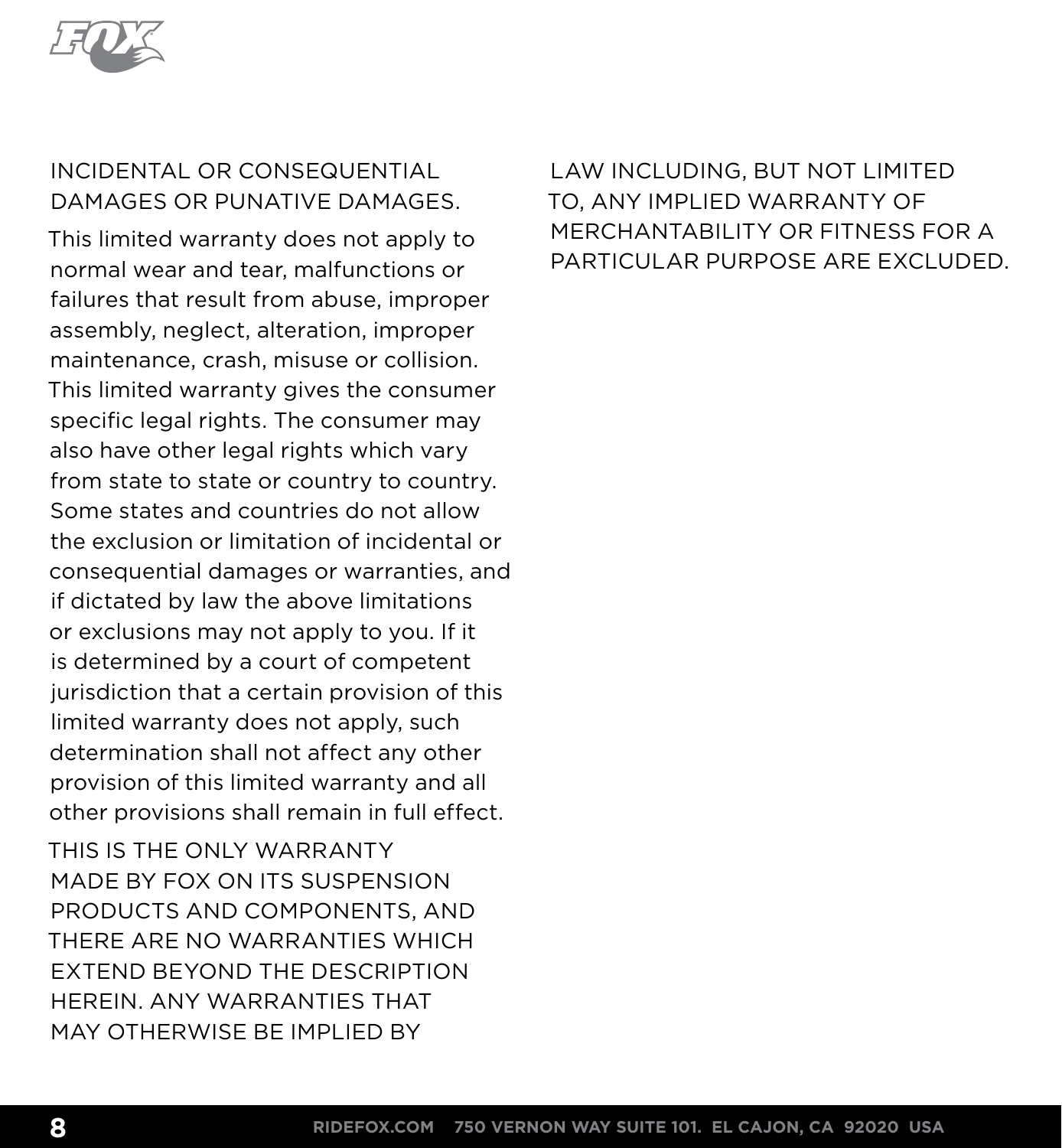

# X

### **Service & Upgrades**

Have your FOX serviced or upgraded by FOX technicians. Call our Offroad and Truck Service Center at 619.768.1800 to go over the service and upgrade options available for your shocks. Once you've setup your service or upgrades you will receive a return authorization number and shipping instructions.

### **Service menus & pricing** Please visit **foxshox.info/orservice**



### **Service InterVals**

- •100% street use: every 50,000 miles
- •50% street / 50% offroad use: every 10,000 miles